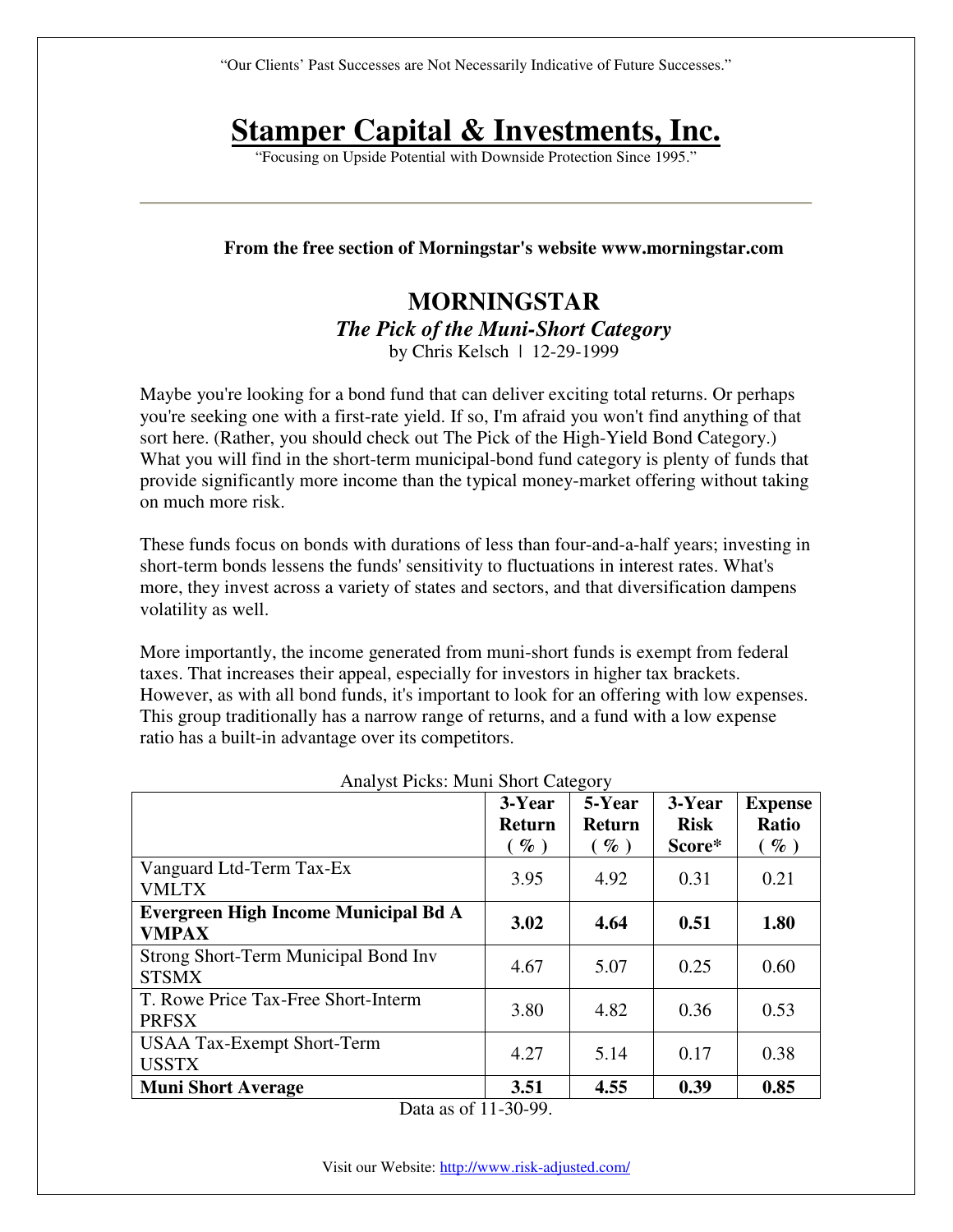## Vanguard Limited-Term Tax-Exempt VMLTX

This fund shows how important low expenses are. Its expense ratio is 64 basis points below the group norm, which gives it a big edge, year in and year out. Thus, its long-term returns rank in its group's top half. This is a particularly impressive feat considering that this quality-conscious fund pays less attention than most of its peers to low-rated credits, which have outperformed in recent years. And it has consistently provided a generous stream of income to boot.

### Davis Tax-Free High Income B VMPIX

The Davis fund family is known for the success of its equity funds, but this offering proves it's no slouch on the bond side. Manager Clark Stamper has shown a knack for finding smaller, underpriced gems, and the fund has generated some of the best long-term returns in the muni-short group, as well as a handsome payout. Although the fund's expense ratio looks high at first glance, it is in line with other B shares in its category.

### Strong Short-Term Municipal Bond STSMX

This fund is a good choice for those who don't mind taking on additional credit risk to capture more income. Since manager Steven Harrop took over in 1995, this fund has dusted its peers. Harrop has loaded up on BBB-rated bonds and nonrateds, which have supplied generous income while boosting returns, thanks to a prolonged rally in lowerrated credits. Meanwhile, he keeps duration in a tight two- to three-year range, which has kept volatility moderate. Investors should be careful, though. The fund will likely lag its peers if there is a flight to quality.

#### T. Rowe Price Tax-Free Short-Intermediate PRFSX

True to its family's legacy, this offering favors a cautious, measured approach. Manager Charles Hill doesn't make big interest-rate bets, and the fund is only allowed to invest  $5\%$ of assets in nonrated and below-investment-grade bonds. Meanwhile, Hill has demonstrated a talent for ferreting out higher-yielding winners, and the fund has gotten a boost from its low expense ratio, which is 32 basis points below the group norm. As a result, the fund's risk/reward profile is impressive, and it has consistently delivered a better-than-average income payout.

#### USAA Tax-Exempt Short-Term USSTX

Manager Clifford Gadsen has found a great formula for success. He is keen on low- to mid-rated credits, which have rallied strongly in recent years, so the fund's long-term returns are strong. At the same time, he keeps duration short and fairly steady, which moderates volatility. And low expenses sweeten the deal. So far, investors have been rewarded with a nice income stream and good returns, but they should be aware that the fund is subject to stumbles in lower-rated credits.

Stamper Capital & Investments, Inc. provides portfolio management services exclusively for institutional and high net worth accounts and does not sell the mutual funds for which